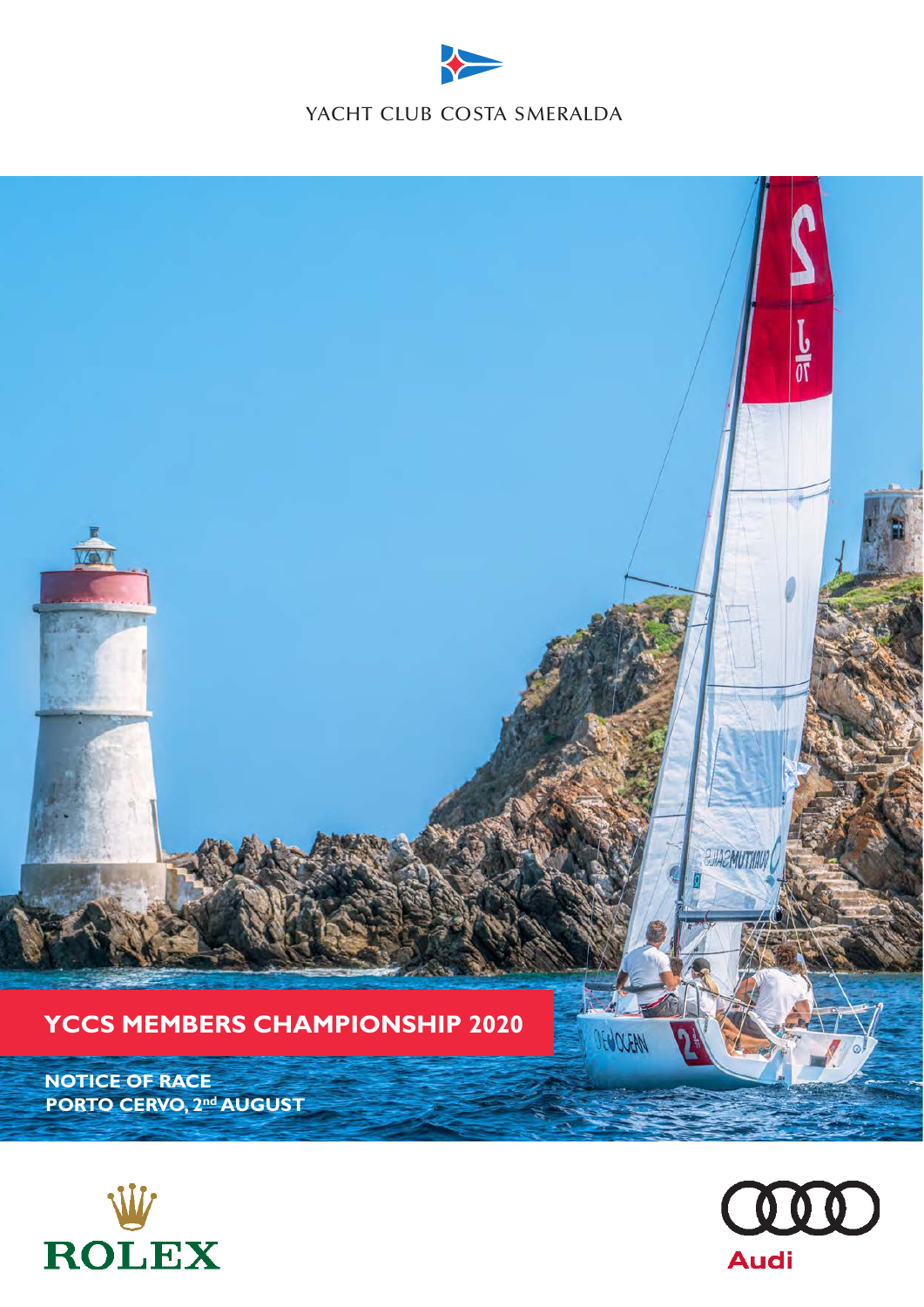

YACHT CLUB COSTA SMERALDA

# YCCS MEMBERS CHAMPIONSHIP Porto Cervo, 1-2 August 2020

# NOTICE OF RACE

The regatta activities must be held in accordance with the provisions on contrast and containment of the diffusion of COVID 19 issued by the Italian Sailing Federation that the Organizing Committee will activate and with which the participating entrants, crews and guests must comply under the supervision of the Organizing Committee itself. Any cases of COVID 19 that are detected during the event will be reported by the Organizing Committee to the relevant competent public health bodies in charge.

## 1. ORGANISING AUTHORITY (O.A.)

The YCCS Members Championship is organized under the authority of the Italian Sailing Federation by the Yacht Club Costa Smeralda (YCCS) in conjunction with the Club Nautico Porto Cervo (CNPC). For information please apply to:

# YACHT CLUB COSTA SMERALDA

07021 Porto Cervo (SS), Sardinia – Italy Coordinate: 41° 08.150' N - 009° 31.758' E t.  $+39/0789/902200$  |  $\Phi$ . [secretariat@yccs.it](mailto:secretariat@yccs.it) | ws. [www.yccs.it](http://www.yccs.it/)

### 2. ENTRIES

2.1 The regatta is open to all YCCS Members and will be sailed on the J70 boats provided by the YCCS.

2.2 Each competing helm shall provide a Damage Deposit of  $\epsilon$  1000,00 prior to the start of racing by providing credit card details on the entry form.

### 3. ENTRY FORM AND ENTRY FEE

3.1 Entry form (Attachment 1) shall be submitted to the YCCS Race Office, by email secretariat@yccs.it no later than 1 st August 2020 together with the non refundable entry fee of Euros 500 per Team.

3.2 The entry fee can be paid as per entry form. The entry fee covers the costs for the preparation of the boats, the practice section with the boats, the social functions and prizes.

### 4. RULES

4.1 The races will be governed by the WS Racing Rules of Sailing 2017-2020 (RRS), including the Notice of Race (NoR) and the Sailing Instructions (SI) when issued. SI will take precedence over the NoR.

4.2 Covid-19 Italian Sailing Federation protocol and guidelines posted **HERE**.

4.3 Local harbor regulation requires that sailing and diving inside the harbor is forbidden

### 5. RACES

5.1 The Championship will be held on Sunday  $2^{nd}$  August and the regatta will be a fleet race. Course will be detailed in the SI.

### 6. TEAMS

6.1 Each Team shall be composed of a crew of maximum five people with at least two YCCS Members or family Members. No professionals (WS group 3) are allowed to be part of the Team and there will be no weight limit. The skipper shall be a YCCS member. A minimum of three crew is mandatory. FIV Prescriptions 1, 3, 7, 8, 12 and 13 do not apply. FIV Prescriptions 2, 4, 5, 6, 9, 10 and 11will apply. For Italian crews only: all Italians crews shall be FIV members and have a valid medical certificate. Foreign competitors must comply with the rules of their national authority.

6.2 When a registered skipper is unable to continue in the event the O.A. may authorize an original YCCS crew member to substitute. When a registered crew member is unable to continue in the event, the O.A. may authorize a substitute, a temporary substitute or other adjustment.

6.3 The registered skipper shall helm the yacht at all times while racing, except in an emergency.

6.4 Depending on the number of Teams and participating Members, the O. A. will take care of composing the crews under its responsibility.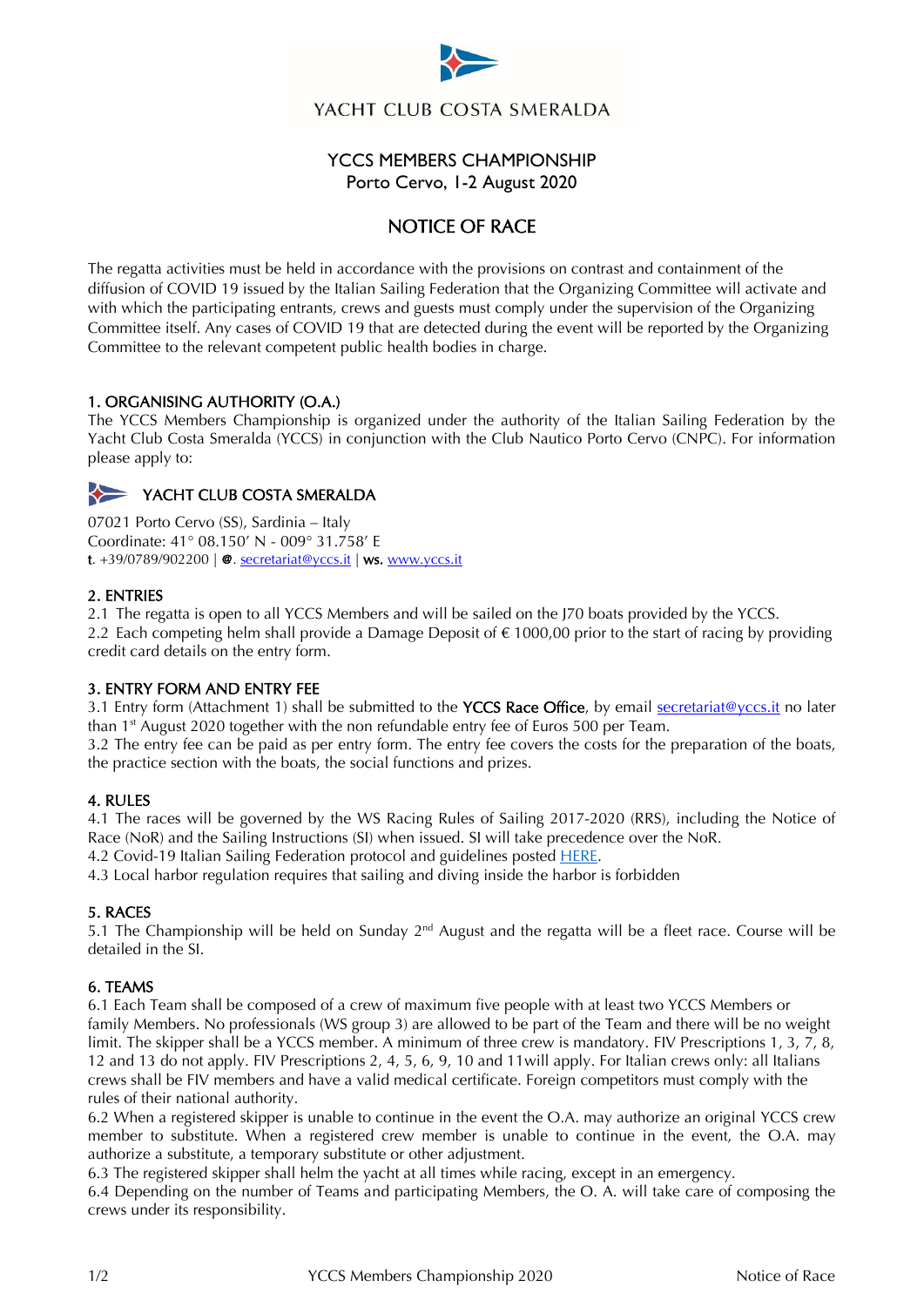6.5 Competitors must be at least 12 years old on the first race of the event; crew members under 18 years of age (but over 12 years old) shall deliver at registration a disclaimer signed by parents.

## 7. PROGRAMME

- Saturday, 1<sup>st</sup> August 10.00 - 17.00 Registration at the YCCS Race Office & Boat available for practice section\* \* Please contact the YCCS Centro Sportivo to schedule your training section (@. [centrosportivo@yccs.it](mailto:centrosportivo@yccs.it) | t. +39.346.79.63.401)

| - Sunday, 2 <sup>nd</sup> August | 10.00 | Teams Briefing at YCCS                 |
|----------------------------------|-------|----------------------------------------|
|                                  | 11.00 | Race (s)                               |
|                                  |       | To follow Lunch & Prize giving at YCCS |

#### 8. AWARDS

The winning team will receive the Members' Championship Challenge Trophy and the Skipper will be crowned as the Annual Social Champion. Prizes will be awarded to second and third placed teams. Further prizes at the discretion of the Organizing Authority.

### 9. COURSES AND RACING AREA

Courses will be windward / leeward or short coastal as detailed in the Sailing Instructions.

### 10. BORROWED BOATS

Every effort shall be made to avoid damage to hulls, rigging and sails. Any damage will be the responsibility of the skipper. Deductibles of the Damage Deposit (as per Paragraph 2.2) will be applied to the skipper of the boat determined to be at fault; either by accepting a penalty or by finding of the O.A.

#### 11. SAILING INSTRUCTIONS

The SI will be available at the YCCS Race Office upon final registration and published on the YCCS website [\(www.yccs.i](http://www.yccs./)t).

#### 12. DISCLAIMER

Competitors agree to be bound by the WS RRS 2017/2020, by the SI and the NoR. Competitors agree to take any and all responsibility for the crew's ability, damages caused to third persons or their belongings, to themselves or to their belongings, ashore and at sea as a consequence of their participation in the regatta, relieving of any responsibility the O.A. and all persons involved in the organization under whatever qualification and to accept full responsibility for the behaviour and dress of the yacht's crew, representatives and guests. Competitors are to be acquainted with World Sailing RRS Part 1 Fundamental Rule 4: "The responsibility for a boat's decision to participate in a race or to continue racing is hers alone". In any case competitors agree that the YCCS, the sponsors and their agents have no responsibility for loss of life or injury to members or others, or for the loss, or damage to any vessel or property.

### 13. PHOTOGRAPHS AND TV RIGHTS

Competitors hereby grant the O.A., the unrestricted right and permission to use the name and the text, photograph or video footage of either themselves or the yacht they are sailing during the event, to be published or broadcast in any media whatsoever (including but not limited to Press and TV advertisements or Internet), for either editorial or advertising purposes or to be used in press information, in this respect, competitor's name and biographical material may also be used or reproduced in any way known.

It is part of our mission to raise awareness among regatta participants on the urgent environmental issues affecting the oceans.

We are pleased to inform you that the regatta is organised following the principals of the Charta Smeralda, an ethical code established by the One Ocean Foundation [http://www.1ocean.org](http://www.1ocean.org/)

For more information on the OOF please contact one of our offices/staff.



f,